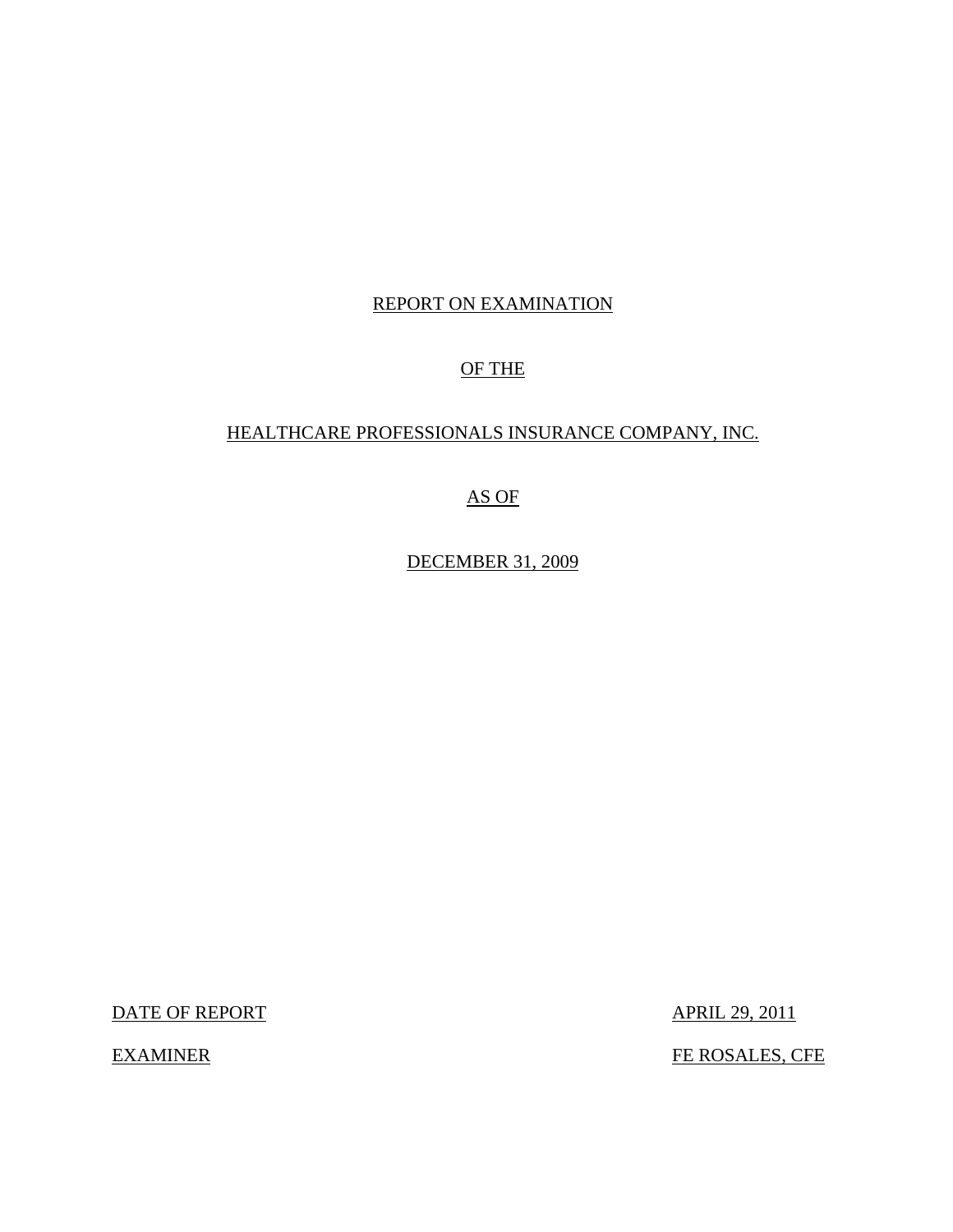## TABLE OF CONTENTS

# ITEM NO. PAGE NO. [1. Scope of examination 2](#page-3-0) [2. Description of Company 3](#page-4-0) [A. Management 3](#page-4-0) [B. Territory and plan of operation 6](#page-7-0) [C. Reinsurance 8](#page-9-0) [D. Affiliated companies 10](#page-11-0) E. Medical malpractice insurance pool 12 F. Significant operating ratios 12 G. Accounts and records 13 3. Financial statements 14 A. Balance sheet 14 B. Statement of income 16 4. Losses and loss adjustment expenses 17 5. Compliance with report on organization 18 6. Summary of comments and recommendations 18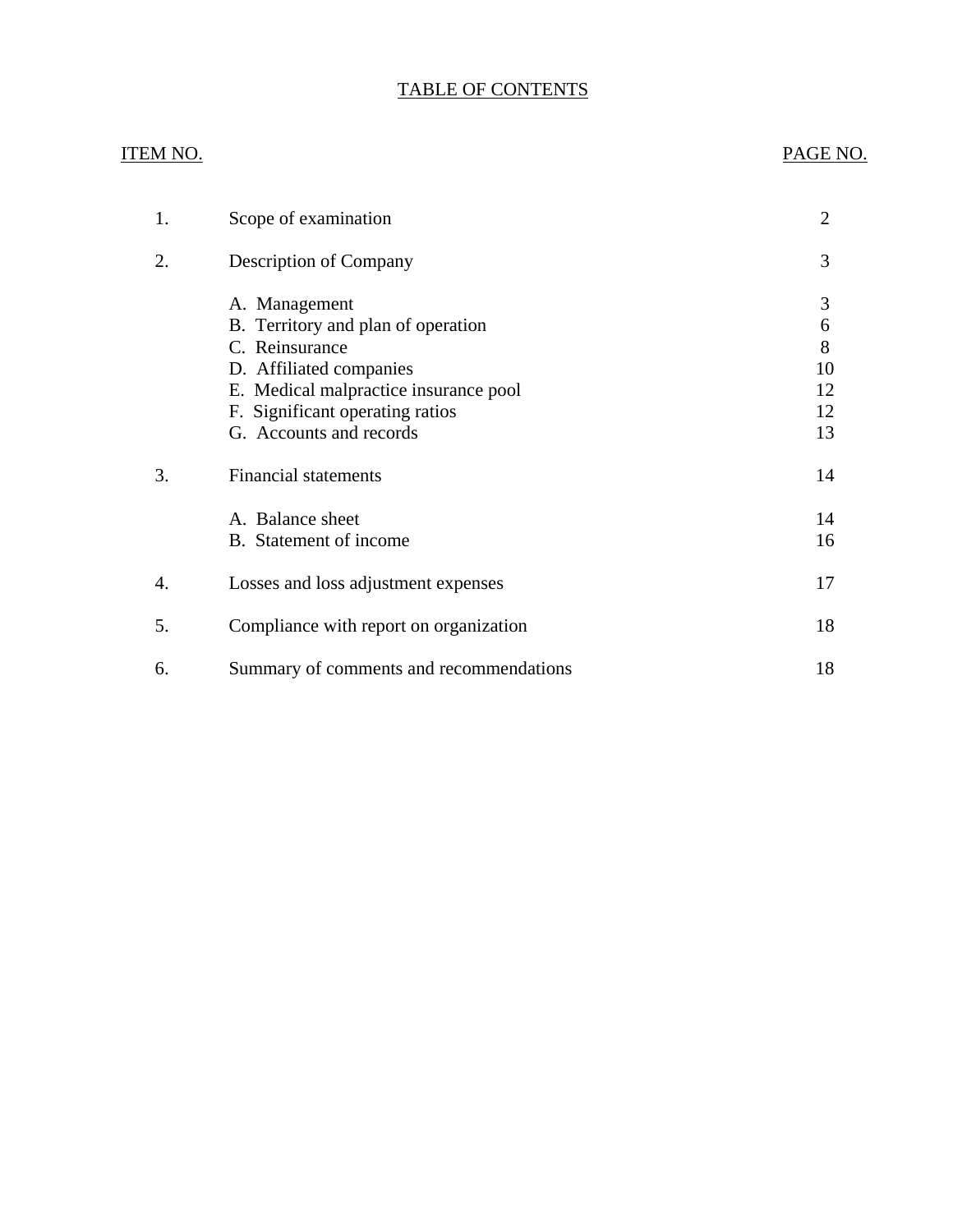

STATE OF NEW YORK INSURANCE DEPARTMENT 25 BEAVER STREET NEW YORK, NEW YORK 10004

April 29, 2011

Honorable James J. Wrynn Superintendent of Insurance Albany, New York 12257

Sir:

Pursuant to the requirements of the New York Insurance Law, and in compliance with the instructions contained in Appointment Number 30576 dated August 13, 2010 attached hereto, I have made an examination into the condition and affairs of Healthcare Professionals Insurance Company, Inc. as of December 31, 2009, and submit the following report thereon.

Wherever the designations "the Company" or "HPIC" appear herein without qualification, they should be understood to indicate Healthcare Professionals Insurance Company, Inc.

Wherever the term "Department" appears herein without qualification, it should be understood to mean the New York Insurance Department.

The examination was conducted at the Company's home office located at 217 Great Oaks Boulevard, Albany, New York 12203.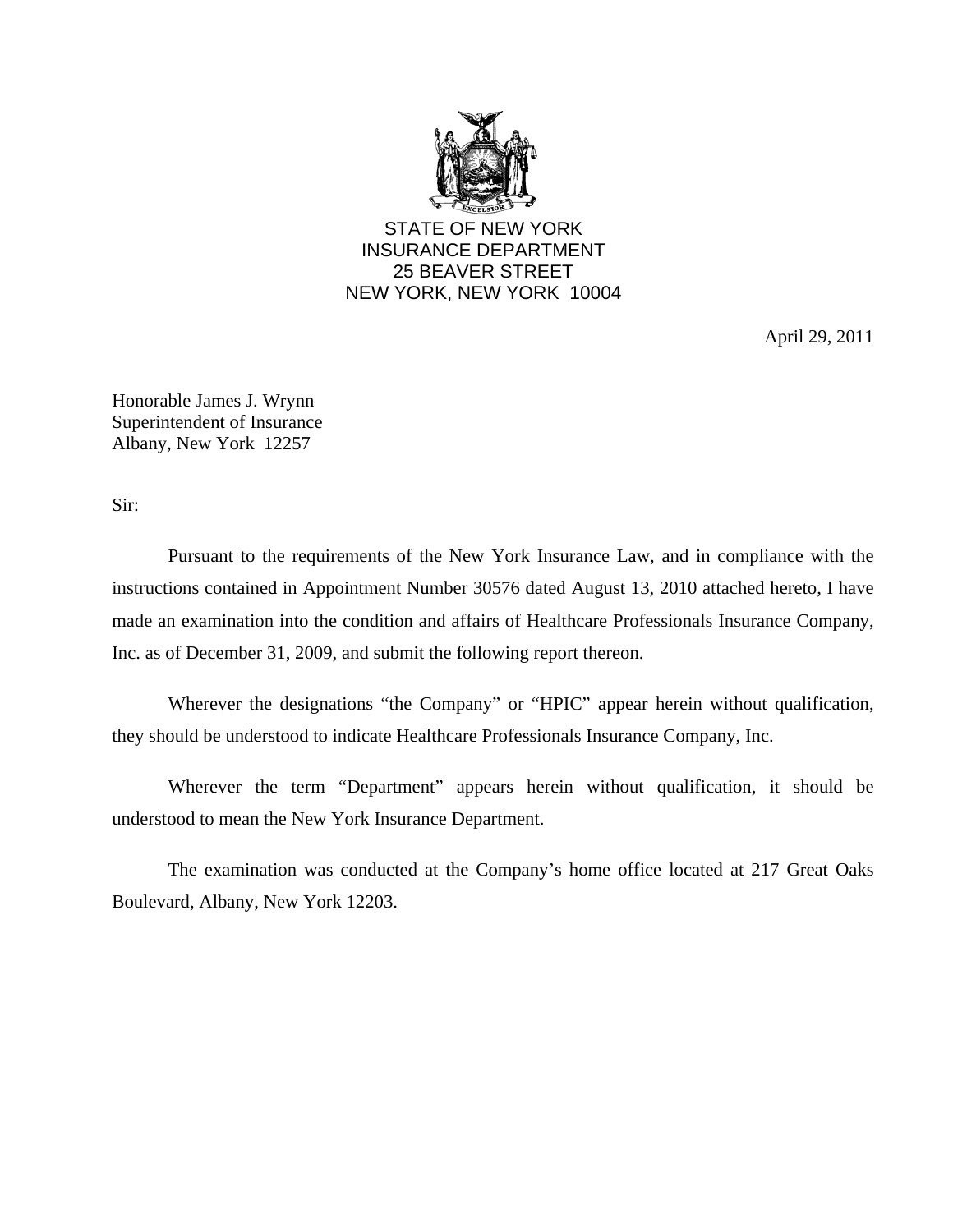#### 1. SCOPE OF EXAMINATION

<span id="page-3-0"></span>The Department has performed a single-state examination of Healthcare Professionals Insurance Company, Inc. This is the first financial examination of the Company after the report on organization, which was conducted as of December 14, 2005. This examination covered the period January 1, 2006 through December 31, 2009. Transactions occurring subsequent to this period were reviewed where deemed appropriate by the examiner.

This examination was conducted in accordance with the National Association of Insurance Commissioners ("NAIC") Financial Condition Examiners Handbook ("Handbook"), which requires that we plan and perform the examination to evaluate the financial condition and identify prospective risks of the Company by obtaining information about the Company including corporate governance, identifying and assessing inherent risks within the Company and evaluating system controls and procedures used to mitigate those risks. This examination also includes assessing the principles used and significant estimates made by management, as well as evaluating the overall financial statement presentation, management's compliance with Statutory Accounting Principles and annual statement instructions when applicable to domestic state regulations.

All financially significant accounts and activities of the Company were considered in accordance with the risk-focused examination process. The examiners also relied upon audit work performed by the Company's independent public accountants when appropriate.

This examination report includes a summary of significant findings for the following items as called for in the Handbook:

> Significant subsequent events Company history Corporate records Management and control Territory and plan of operation Growth of Company Loss experience Reinsurance Accounts and records Statutory deposits Financial statements Summary of recommendations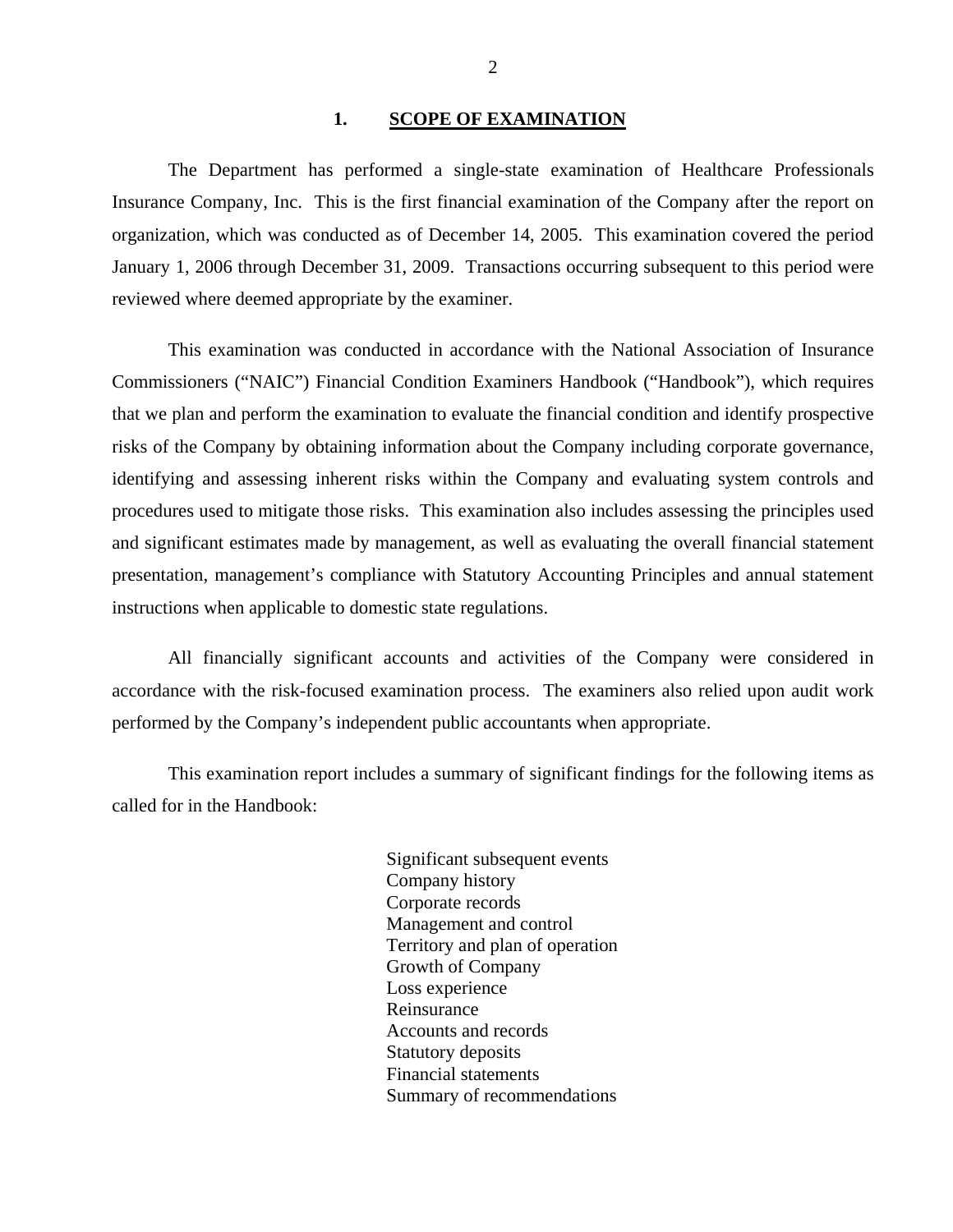<span id="page-4-0"></span>A review was also made to ascertain what action was taken by the Company with regard to comments and recommendations contained in the report on organization.

This report on examination is confined to financial statements and comments on those matters that involve departures from laws, regulations or rules, or that are deemed to require explanation or description.

## **2. DESCRIPTION OF COMPANY**

Healthcare Professionals Insurance Company, Inc. was incorporated under the laws of the State of New York on June 7, 2005 and commenced business on January 10, 2006. HPIC is a wholly owned subsidiary of HANYS Member Hospitals Self-Insurance Trust (the "Trust"). The Trust was formed in response to the mandate of the Medical Malpractice Reform Act of 1985 and represents the interests of over eighty hospitals in New York State. On December 14, 2005, the Trust received 100 shares of common stock of HPIC for the sum of \$20,000,010. HPIC allocated \$10,000,000 to common stock and \$10,000,010 to paid in and contributed surplus.

Capital paid in is \$10,000,000 consisting of 100 shares of \$100,000 par value per share common stock. Gross paid in and contributed surplus is \$10,000,010.

The Company was formed for the purpose of writing professional liability insurance for hospitals, physicians, and surgeons. For physicians and surgeons, the Company writes excess liability policies pursuant to Section 18 of Chapter 266 of the Laws of 1986, as from time to time amended and extended ("Section 18" policies or coverages). Hospital professional liability insurance policies may be written by the Company for hospitals on either a primary or excess layer basis. The Company does not and will not issue primary layer professional liability insurance for physicians and surgeons, except for physicians affiliated with and part of a hospital professional liability insurance program, prior to July 1, 2008, without first obtaining the approval of the Superintendent.

#### **Management**

Pursuant to the Company's charter and by-laws, management of the Company is vested in a board of directors consisting of not less than thirteen nor more than twenty-one members. The board holds four regular meetings each calendar year. At December 31, 2009, the board of directors was comprised of the following thirteen members: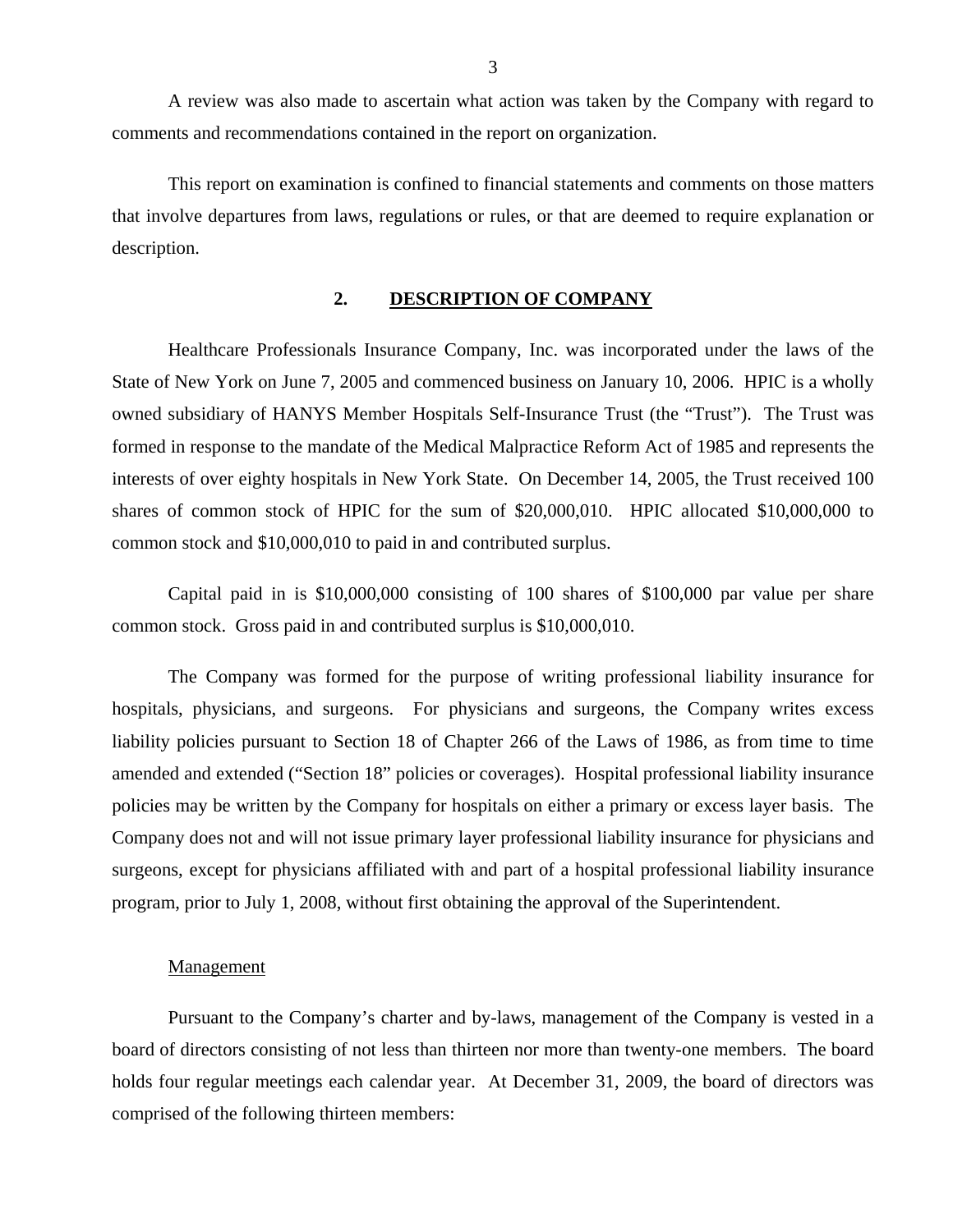#### Name and Residence

Samuel F. Bosco, MD Wynantskill, NY

Joseph P. Corcoran Hasbrouck Heights, NJ

Terry Cummings, Esq. Montclair, NJ

Patricia A. Kundel Voorheesville, NY

Dennis Loughridge Guilderland, NY

Murray S. Marsh Jamestown, NY

A. Gordon McAleer Goshen, NY

Mark D. Morris Niskayuna, NY

Edward G. Murphy, MD Roanoke, VA

Bertram J. Oppenheimer, MD Eastchester, NY

Cleo M. Ostrander Saratoga Springs, NY

Mark C. Schoell Orchard Park, NY

Howard J. Williams, MD, FACS Manlius, NY

Principal Business Affiliation

Chief of Emergency Medicine, St. Peter's Hospital

Consultant to the President, New York Eye and Ear Infirmary

Attorney, Hitchcock & Cummings, LLP

Executive Vice President, Healthcare Professionals Insurance Company

Chief Financial Officer, Consumer Directed Choices, Inc.

Consultant/Owner,  $M^2$  Associates

President, McAleer & Associates

President & Chief Executive Officer, Healthcare Professionals Insurance Company

President & Chief Executive Officer, Carilion Health System

Vice President of Health Services, Comprehensive Integrated Solutions, Inc.

Vice President - Finance, Healthcare Professionals Insurance Company

Chief Executive Officer, United Memorial Medical Center

Chairman & Chief Executive Officer, Syracuse Urology Associates, a Division of Associated Medical Professionals of NY, PLLC

A review of the minutes of the board of directors' meetings held during the examination period indicated that the meetings were generally well attended and each board member has an acceptable record of attendance.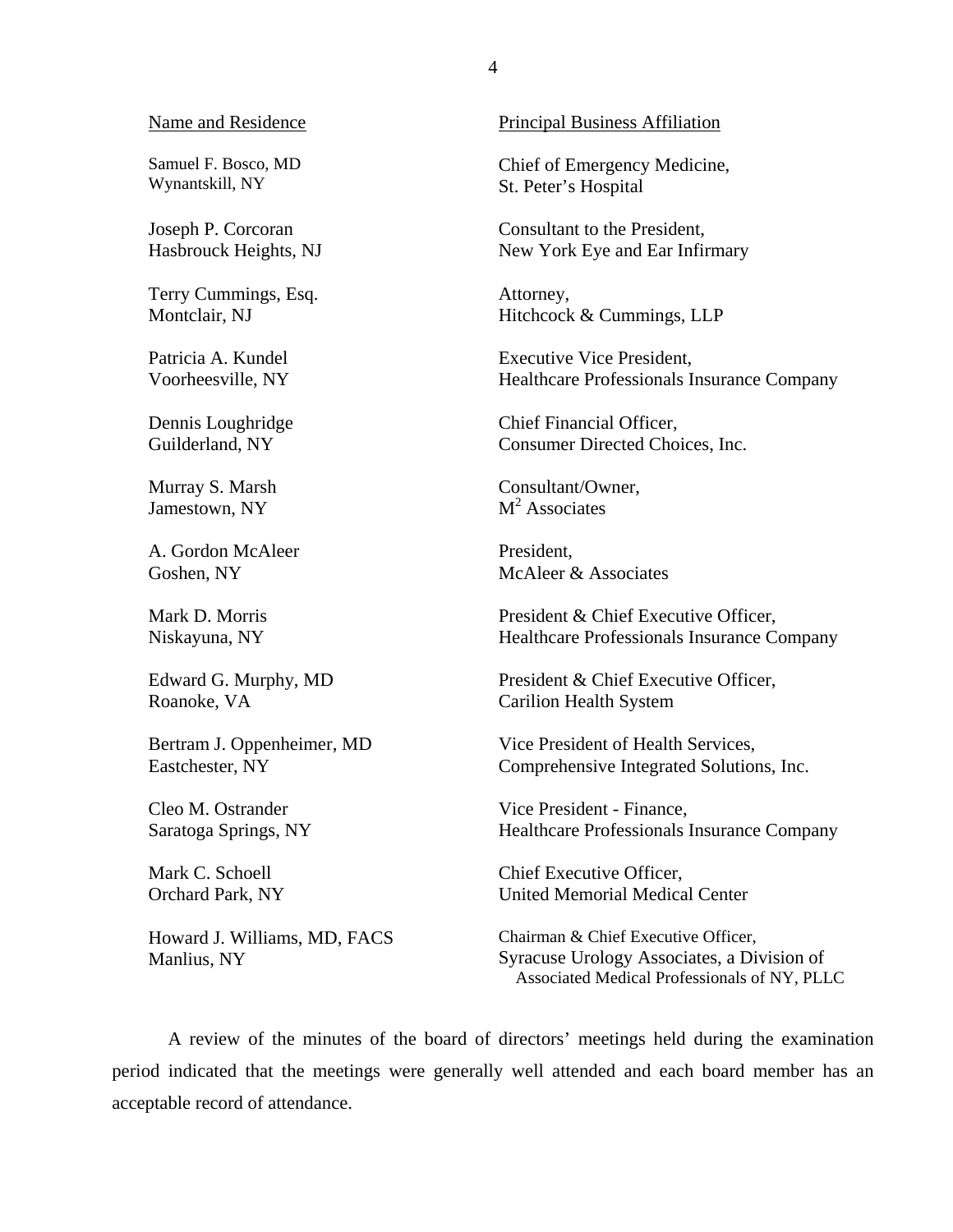5

The review of the Company's charter and by-laws revealed the following:

a) Article II, Section 1 of the by-laws (Number of Board of Directors) states:

"The business and property of the Company shall be conducted and managed by a Board of Directors consisting of not less than thirteen or more than twenty-one directors."

Upon examination, it was noted that from the June 2006 through February 2009 meetings, there were only twelve board members.

The Company corrected this situation during its May 2009 board of directors' meeting when Dr. Samuel Bosco was elected to the board. The Company currently has thirteen board of directors and has indicated that it will be mindful to always maintain a minimum of thirteen directors.

b) Article III, Section 1 of the by-laws (Executive Committee – Membership) states in part:

"The Board of Directors by a majority vote of the entire Board may elect from its own number an Executive Committee, to serve at the pleasure of the Board, consisting of not less than five nor more than seven members, the number to be determined by the Board of Directors."

Upon examination, it was noted that the executive committee had only four members.

c) Article IV, Section 1 of the by-laws (Finance Committee – Membership) states in part:

"The Board of Directors by a majority vote of the entire Board may elect from its own number a Finance Committee, to serve at the pleasure of the Board, consisting of not less than five nor more than seven members, the number to be determined by the Board of Directors."

Upon examination, it was noted that the finance committee had only four members.

d) Article V, Section 1of the by-laws (Audit and Evaluation Committee – Membership) states in part:

"The Board of Directors by a majority vote of the entire Board may elect from its own number a Audit and Evaluation Committee, to serve at the pleasure of the Board, consisting of at least one third (1/3) of the directors of the Company."

Upon examination, it was noted that the audit and evaluation committee had only four members.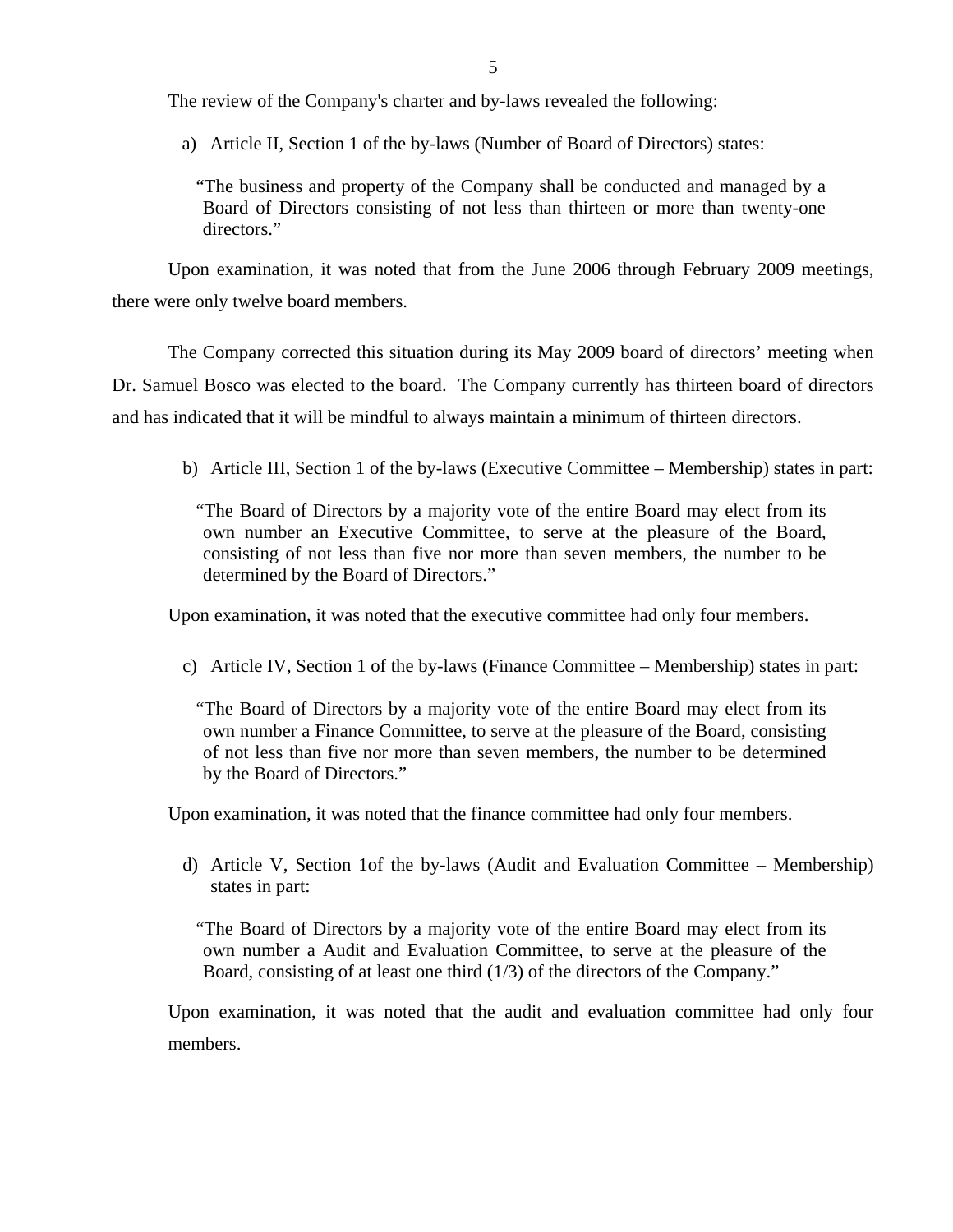<span id="page-7-0"></span>e) Article 7 of the Company's Charter states:

"Officers of the Corporation shall be elected at the annual meeting of the Board of Directors following the annual meeting of shareholders, at any recessed or adjourned annual meeting of such Board of Directors or at any regular or special meeting of the Board of Directors."

Upon examination, it was noted that the Company has not done the annual re-election of officers at the Board of Directors meeting following the shareholders meeting.

It is recommended that the Company fully comply with the provisions of its charter and bylaws at all times.

Subsequent to the examination date, at the September 2010 board of directors' meeting, the new committee members were presented and approved. All committees now have five members.

Additionally, the Company has indicated that it overlooked the annual reelection of officers at the board of directors' meeting following the shareholders meeting. This was corrected at the board meeting held on December 2010 and the Company has indicated that it will conduct the reelection of officers annually thereafter.

As of December 31, 2009, the principal officers of the Company were as follows:

Name Title

Murray S. Marsh Chairman Edward G. Murphy, MD Vice Chairman Dennis Loughridge Secretary Mark C. Schoell Treasurer

Mark D. Morris President and Chief Executive Officer

#### B. Territory and Plan of Operation

As of December 31, 2009, the Company was licensed to write business in New York only.

As of the examination date, the Company was authorized to transact the kinds of insurance as defined in the following numbered paragraphs of Section 1113(a) of the New York Insurance Law: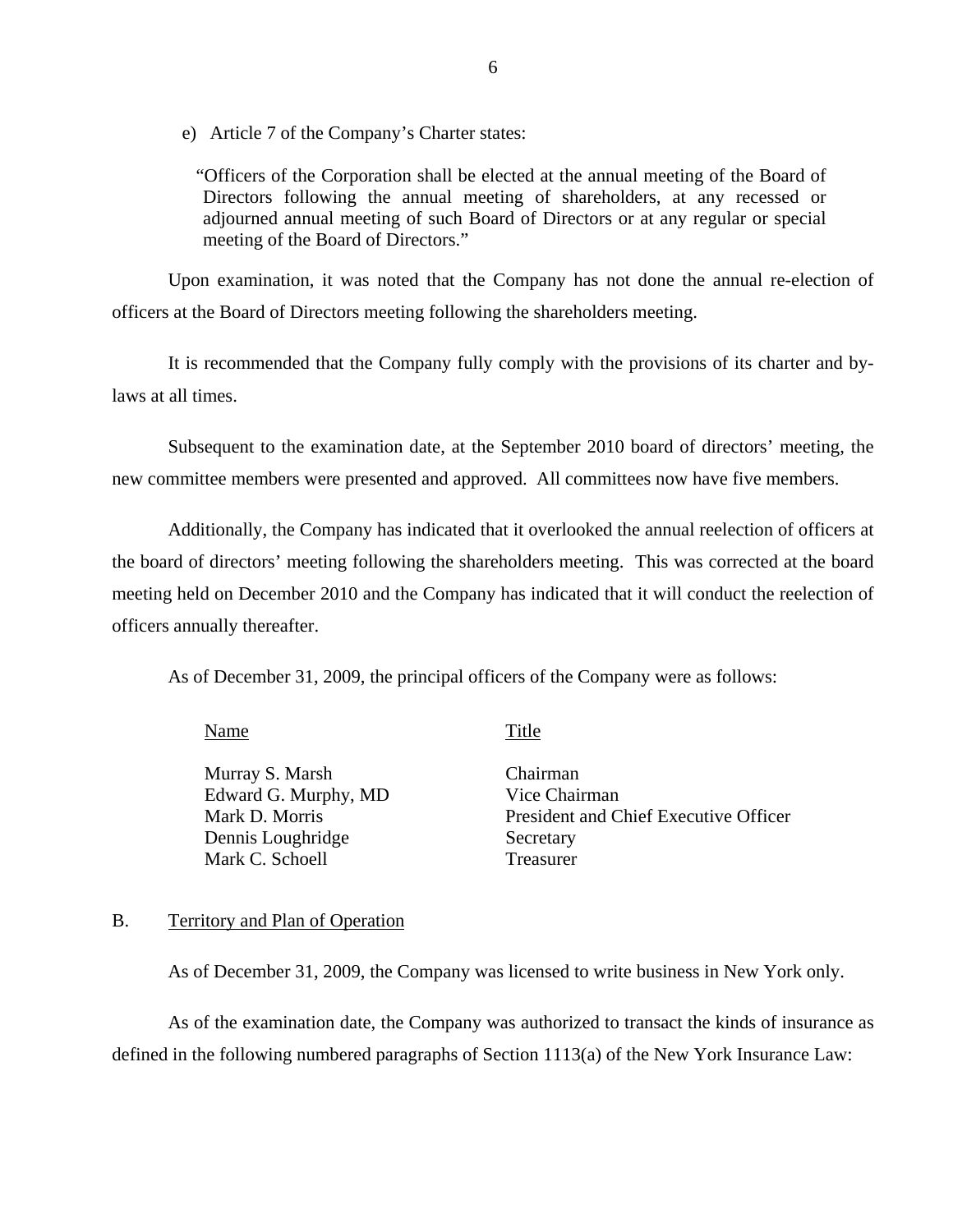| Paragraph | Line of Business                               |
|-----------|------------------------------------------------|
| 4         | Fire                                           |
| 5         | Miscellaneous property                         |
| 6         | Water damage                                   |
| 7         | Burglary and theft                             |
| 8         | <b>Glass</b>                                   |
| 9         | Boiler and machinery                           |
| 10        | Elevator                                       |
| 11        | Animal                                         |
| 12        | Collision                                      |
| 13        | Personal injury liability                      |
| 14        | Property damage liability                      |
| 15        | Workers' compensation and employers' liability |
| 16        | Fidelity and surety                            |
| 19        | Motor vehicle and aircraft physical damage     |
| 20        | Marine and inland marine                       |
| 21        | Marine protection and indemnity                |
|           |                                                |

Based on the lines of business for which the Company is licensed and the Company's current capital structure, and pursuant to the requirements of Articles 13 and 41 of the New York Insurance Law, the Company is required to maintain a minimum surplus to policyholders in the amount of \$3,800,000.

The Company writes medical professional liability business for hospitals and physicians on a direct basis. The direct hospital business is written through the free trade zone per an initial license the Company received in April 2006 and renews annually.

Section 18 physicians business is produced by direct marketing. Hospital business is either directly or broker marketed.

The following schedule shows the direct premiums written by the Company for the period under examination:

| Calendar Year | <b>Total Premiums</b> |
|---------------|-----------------------|
| 2006          | \$1,885,616           |
| 2007          | \$24,424,673          |
| 2008          | \$22,482,923          |
| 2009          | \$30,304,827          |
|               |                       |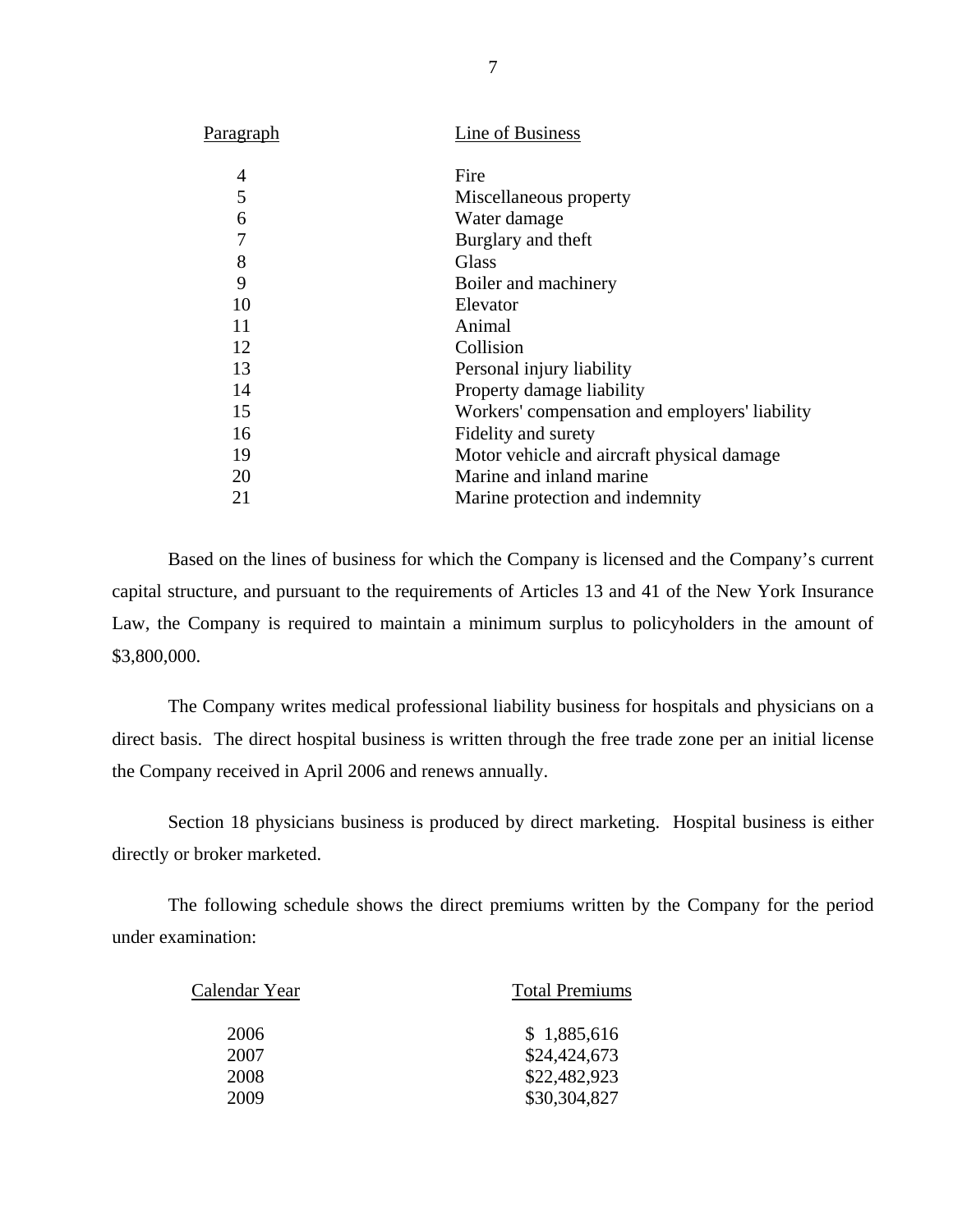#### <span id="page-9-0"></span>C. Reinsurance

#### Assumed Reinsurance

The Company assumed a moderate volume of business compared to its direct writings. Assumed reinsurance accounted for approximately 32% of the Company's gross premiums written at December 31, 2009. As of the examination date, the Company's assumed reinsurance program consists mainly of hospital professional liability coverage assumed on a quota share basis, pursuant to the terms of a treaty agreement with an authorized cedant, Medical Liability Mutual Insurance Company ("MLMIC").

When the Company commenced operations in 2006, it assumed physicians' excess medical professional liability ("Section 18" or "physicians' excess") business written in 2005 and 2006 from its parent, the Trust. Effective July 1, 2007, the reinsurance treaty covering only the Section 18 business portion was rescinded and replaced with a novation agreement whereby HPIC assumes all liabilities during this period. (Refer to the novation agreement discussed further herein.)

In 2006, the Company began assuming physicians' excess business and hospital professional liability business from MLMIC. However, the physicians' excess treaty was not renewed for the 2008-2009 policy period.

The Company utilizes reinsurance accounting as defined in with NAIC Accounting Practices and Procedures Manual Statements of Statutory Accounting Principles ("SSAP") No. 62 for all of its assumed reinsurance business.

#### Ceded Reinsurance

As of the examination date, the Company had a professional liability excess cessions reinsurance treaty in place with Transatlantic Reinsurance Company ("Trans Re") for its hospital umbrella or hospital excess liability policies. The Company retains for its own account net and unreinsured, a minimum 20% of all policies ceded to Trans Re under this agreement. The minimum underlying limits were \$1 million each and every loss, each and every insured, and \$3 million in the aggregate, each insured and the Company ceded 75% or 80% each and every loss, each and every insured and in the aggregate each insured depending on the hospital's policy limits as indicated in the cessions table attached to the agreement. The agreement states that should any loss involve this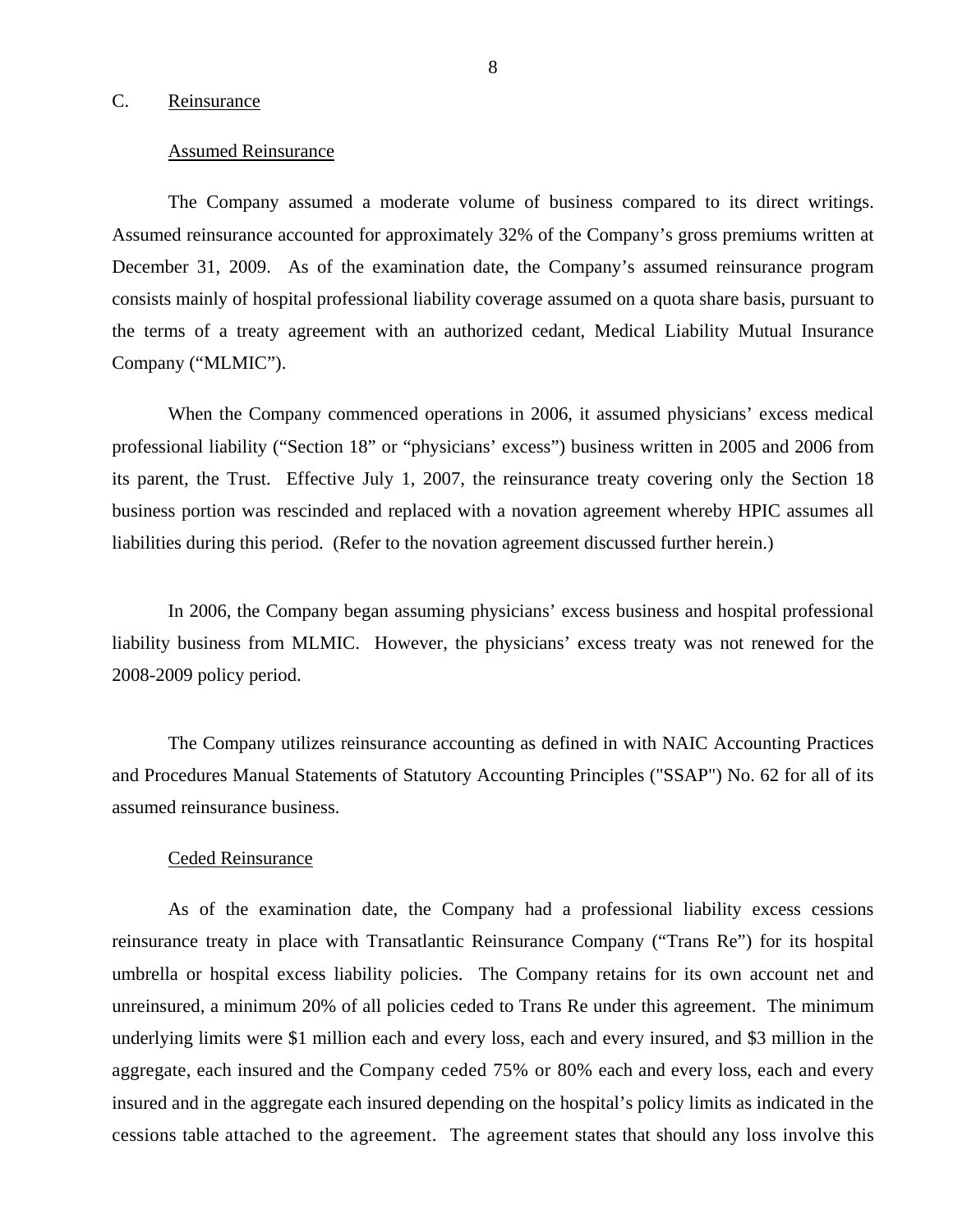agreement, the obligation of Trans Re will be reinstated immediately and automatically as to any subsequent loss for the full amount of the reinsurance as set forth above. However, the maximum annual limit of liability of Trans Re for policies ceded during the term of the agreement will be 300% of the premium actually received by Trans Re (not including underwriting fees), without reduction for ceding commission retained by the Company or \$15 million, whichever is greater.

The ceded reinsurance agreement in effect as of the examination date was reviewed and found to contain the required clauses, including an insolvency clause meeting the requirements of Section 1308 of the New York Insurance Law. The Company has no ceded reinsurance agreement with affiliates.

It is noted that the Company did not cede any of its Section 18 business for the 2008 - 2009 policy year. For the 2006-2007 and 2007-2008 policy years, HPIC ceded 50% of its Section 18 business to MLMIC. As noted in the Assumed Reinsurance section above, HPIC also assumed Section 18 business directly written by MLMIC. However, the Company did not renew both of the reinsurance treaties as MLMIC ceased writing Section 18 business after June 30, 2008.

#### Novation Agreement

The Company entered into a novation agreement effective July 1, 2007 ("novation date") with its parent, the Trust. Under this agreement, on the novation date, HPIC was substituted as the insurer under the Section 18 policies. Additionally, on and after the novation date, HPIC assumed all of the Trust's interests, rights, duties, liabilities under the Section 18 policies. Furthermore, on and after the novation date, per the remaining reinsurance agreement noted above, HPIC assumed all of the Trust's interests, rights and liabilities in connection with MMIP for the policy periods July 1, 2005 through June 30, 2006, and July 1, 2006 through June 30, 2007.

Examination review found that the Schedule F data reported by the Company in its filed annual statement accurately reflected its reinsurance transactions. Additionally, management has represented that all material ceded reinsurance agreements transfer both underwriting and timing risk as set forth in SSAP No. 62. Representations were supported by appropriate risk transfer analyses and an attestation from the Company's chief executive officer pursuant to the NAIC Annual Statement Instructions. Additionally, examination review indicated that the Company was not a party to any finite reinsurance agreements. All ceded reinsurance agreements were accounted for utilizing reinsurance accounting as set forth in paragraphs 43 to 47 of SSAP No. 62.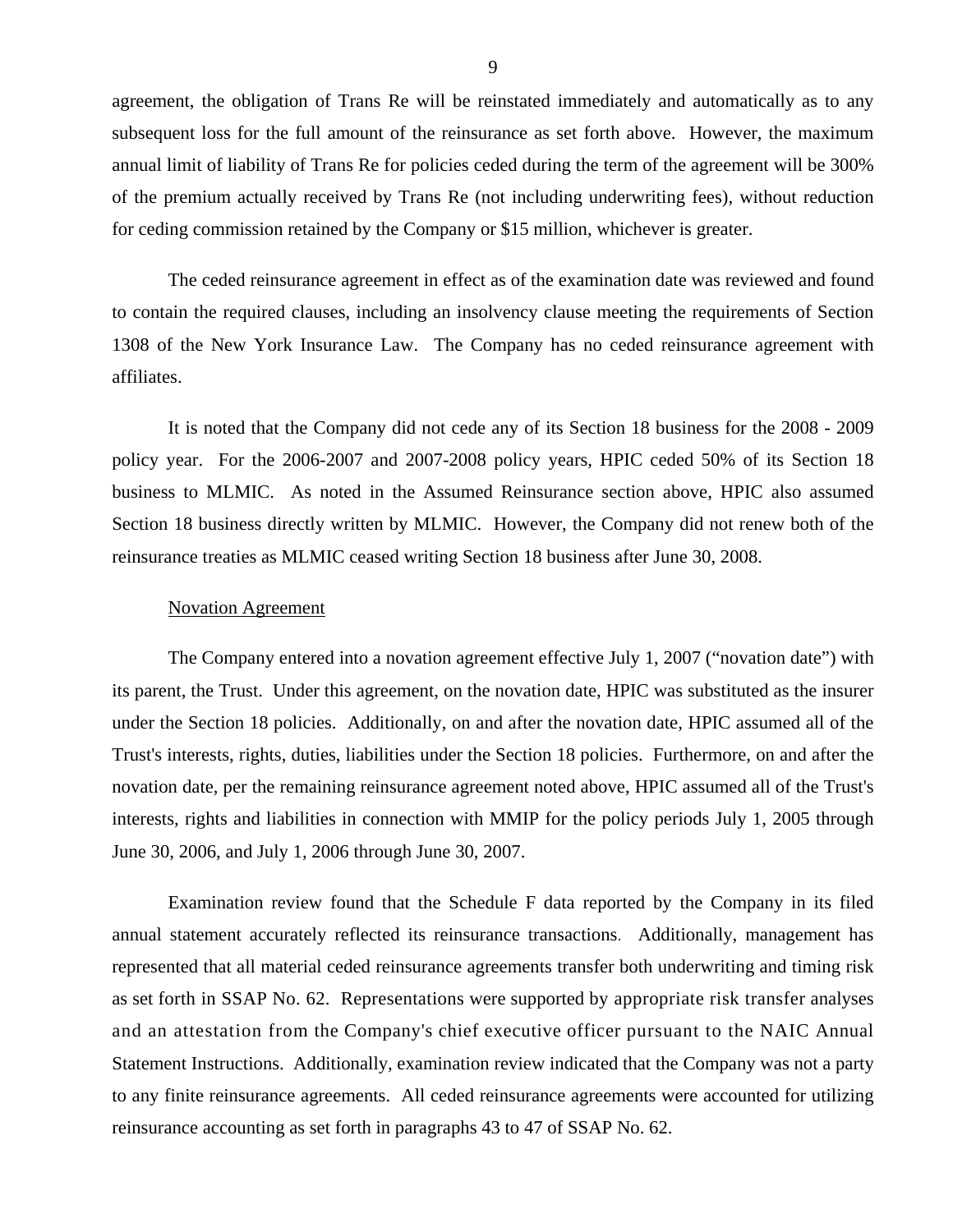## <span id="page-11-0"></span>D. Affiliated Companies

The Company is a wholly-owned subsidiary of HANYS Member Hospitals Self-Insurance Trust (the "Trust").

Pursuant to Section 1502(a) of the New York Insurance Law, the Trust is exempt from the filing requirements of Article 15. However, Department Circular Letter No. 10 (2010) requires every insurer that is exempt from Article 15 to submit the same information to the Insurance Department pursuant to Section 308 of the New York Insurance Law and to furnish the Department with copies of the insurance holding company system annual registration statement ("NAIC Form B"). It was noted that during the examination period the Trust did not file with the Department the information contained in NAIC Form B.

It is recommended that the Trust file with the Department its annual holding company registration statement ("NAIC Form B") pursuant to the provisions of Department Circular Letter No. 10 (2010).

Subsequent to the examination date, on March 18, 2011, the Trust filed with the Department its first annual holding company registration statement.

The following is a chart of the affiliated group at December 31, 2009:



At December 31, 2009, in addition to the novation agreement detailed in the reinsurance section of this report, the Company was party to the following agreement with its parent, the Trust.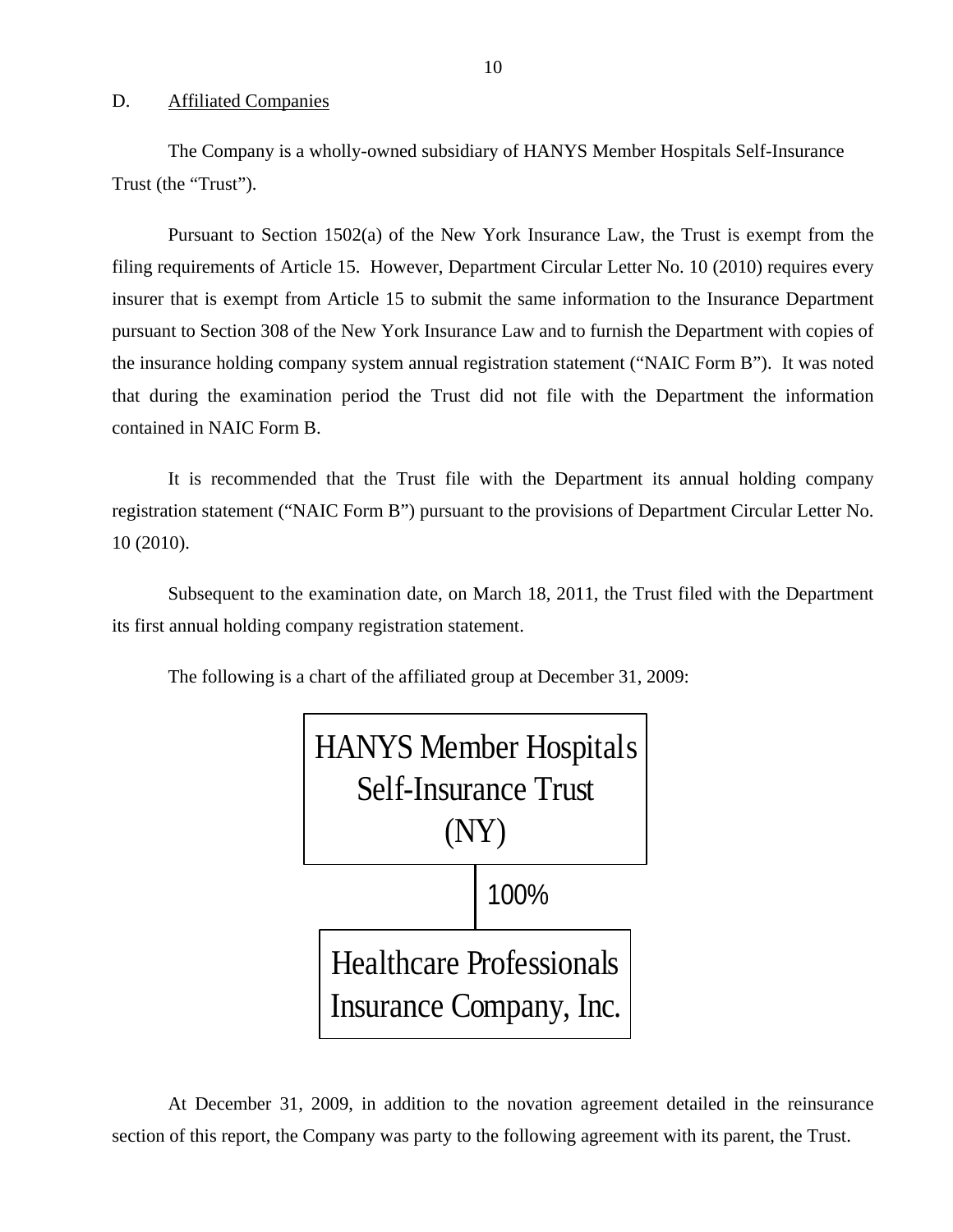#### Tax Allocation Agreement

The Company entered into a tax allocation agreement dated July 25, 2007, with the Trust for the filing of consolidated returns for the 2006 tax year and for all tax years thereafter. The agreement is in accordance with Circular Letter No. 33 (1979).

#### Reinsurance Agreement

The Trust and HPIC entered into a reinsurance agreement for Section 18 coverages and the MMIP business allocated to the Trust. The Section 18 coverage portion of this reinsurance agreement was rescinded when the novation agreement between the Company and the Trust became effective.

#### Management, General Services and Facilities Agreement

The Company provides administrative support services to its parent. During the examination period, specifically in 2008 and 2009, the Company had no written agreement in place to document the services to be provided by the Company and the amount for which it was to be compensated. The Company had indicated that the fees were determined as part of the HPIC budget utilizing work hour estimates for Trust work. However, there is no written documentation of this time study. Good business practices dictate that any service arrangements between two parties should be reduced to written form. Further, Section 1608(c) of the New York Insurance Law states:

"The books, accounts and records of each party to all such transactions shall be so maintained as to clearly and accurately disclose the nature and details of the transactions, including such accounting information as is necessary to support the reasonableness of the charges or fees to the respective parties."

Subsequent to the examination date, the Company entered into a written management, general services and facilities agreement with the Trust effective January 1, 2010.

Nonetheless, it is recommended that in the future, the Company prepare a written agreement before entering into any service arrangements with its parent in compliance with Section 1608(c) of the New York Insurance Law.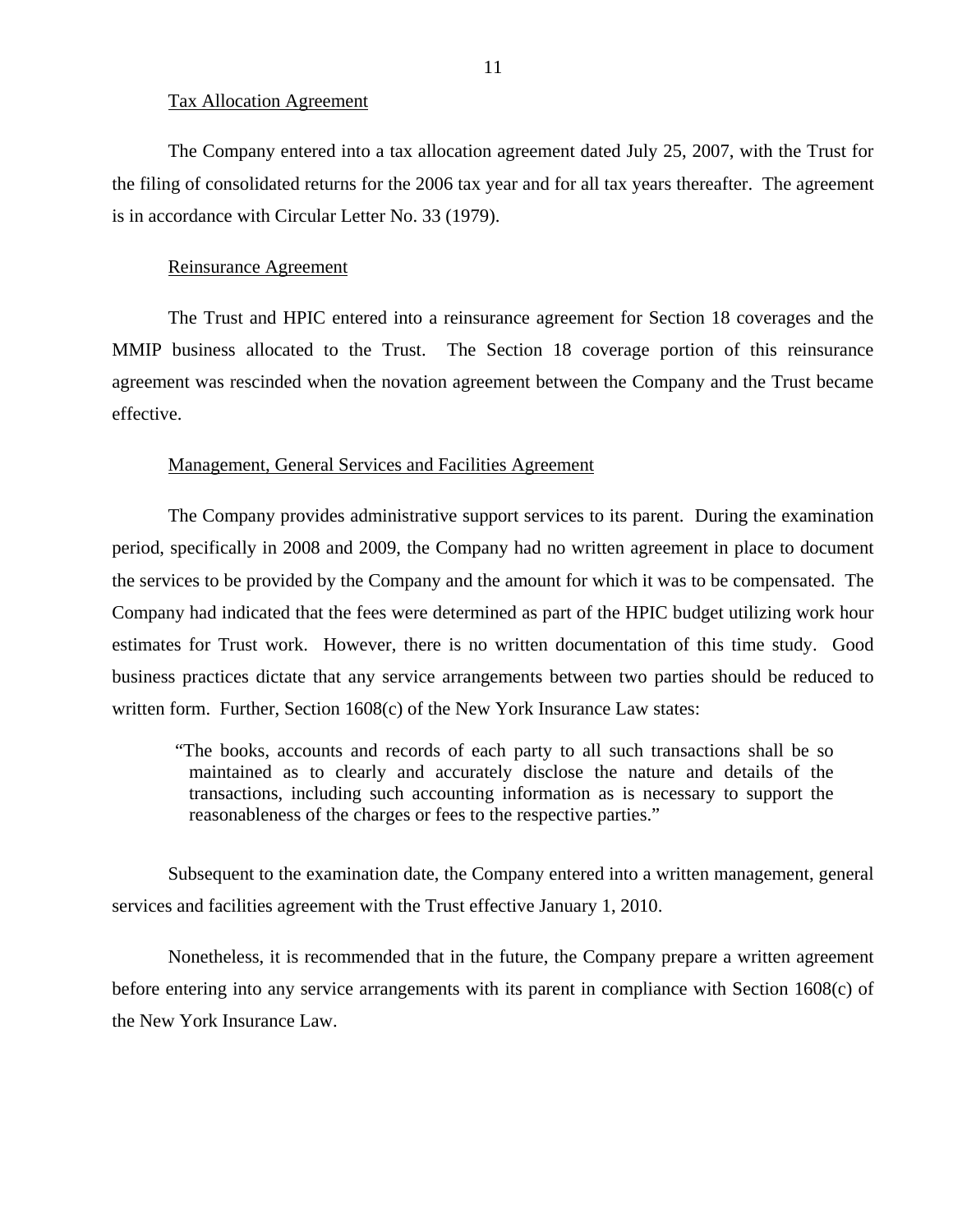#### E. Medical Malpractice Insurance Pool

As a writer of medical professional liability insurance in New York, the Company is required to share in the operations of the Medical Malpractice Insurance Pool of New York State ("MMIP") based upon its proportionate market share of the New York medical professional liability insurance market. MMIP, a joint underwriting facility established under Article 55 of the New York Insurance Law and Department Regulation 170, is a state created insurance pool designed to provide insurance to all physicians and medical professionals who cannot obtain medical professional liability insurance through the voluntary market. In accordance with SSAP No. 63 - Paragraph 8, the Company's share of such business is recorded as if it was directly written.

The Company's participation percentage in MMIP was 1.77% as of December 31, 2009 and was the fifth highest participation among twenty-three member companies.

#### F. Significant Operating Ratios

The following ratios have been computed as of December 31, 2009, based upon the results of this examination:

| Net premiums written to surplus as regards policyholders                               |          |
|----------------------------------------------------------------------------------------|----------|
| Liabilities to liquid assets (cash and invested assets less investments in affiliates) | $115\%*$ |
| Premiums in course of collection to surplus as regards policyholders                   | 17%      |

The above ratios denoted with an asterisk fall outside the benchmark ranges set forth in the Insurance Regulatory Information System of the National Association of Insurance Commissioners. The Company has indicated that long tail business such as what the Company writes experiences high reserves for the first five to seven years. It was further indicated that as HPIC is a new company, the reserves are set conservatively.

The underwriting ratios presented below are on an earned/incurred basis and encompass the four-year period covered by this examination: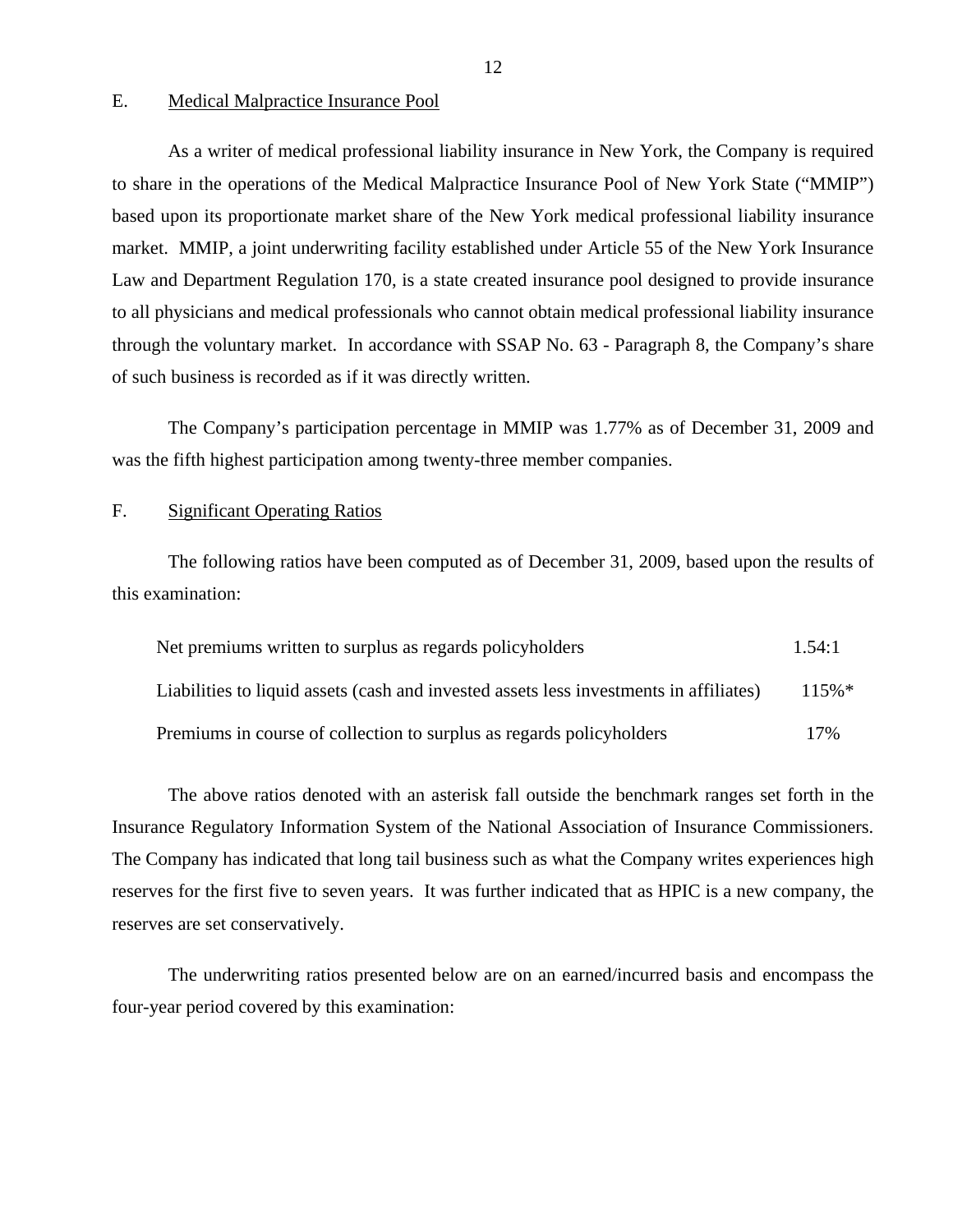|                                                                                                               | Amounts                                    | Ratios                    |
|---------------------------------------------------------------------------------------------------------------|--------------------------------------------|---------------------------|
| Losses and loss adjustment expenses incurred<br>Other underwriting expenses incurred<br>Net underwriting loss | \$148,641,190<br>17,057,525<br>(3,169,021) | 91.45%<br>10.50<br>(1.95) |
| Premiums earned                                                                                               | \$162,529,694                              | 100.00%                   |

## G. Accounts and Records

#### Classification of Expenses

During the review of the Company's allocation of expenses, it was noted that certain expenses were erroneously classified. For instance, expenses that should have been classified as Legal and Auditing were classified as Boards, Bureaus and Associations. This classification is not in accordance with Department Regulation 30 or the NAIC Annual Statement Instructions.

It is recommended that the Company classify its expenses in accordance with the NAIC Annual Statement Instructions and Department Regulation 30.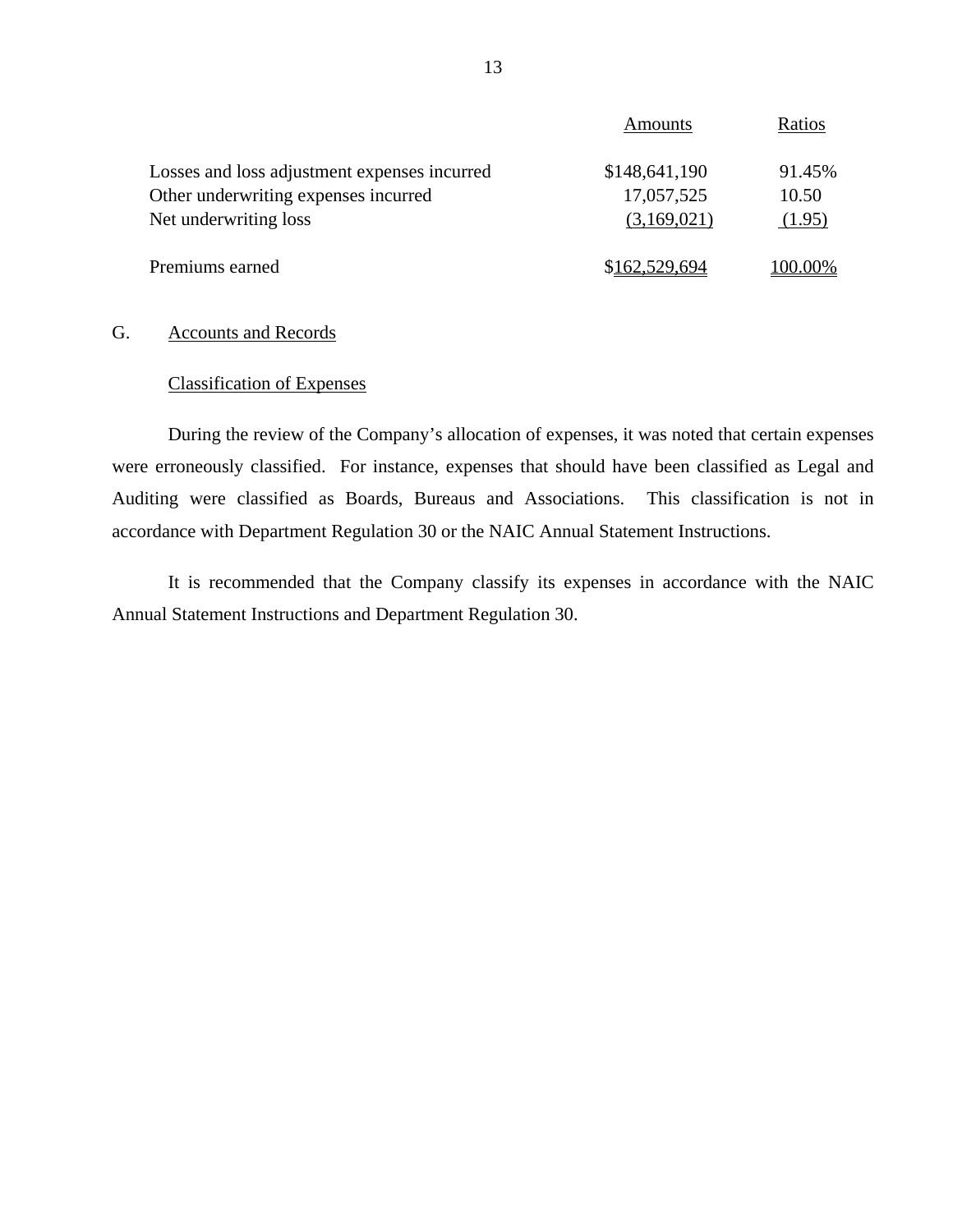## **3. FINANCIAL STATEMENTS**

## A. Balance Sheet

The following shows the assets, liabilities and surplus as regards policyholders as of December 31, 2009 as determined by this examination and as reported by the Company:

| Assets                                                                                                       | Assets        | <b>Assets Not</b><br>Admitted | Net Admitted<br>Assets |
|--------------------------------------------------------------------------------------------------------------|---------------|-------------------------------|------------------------|
| <b>Bonds</b>                                                                                                 | \$133,678,935 | \$0                           | \$133,678,935          |
| Common stocks                                                                                                | 2,775,032     |                               | 2,775,032              |
| Cash and short-term investments                                                                              | 857,740       |                               | 857,740                |
| Aggregate write-ins for invested assets                                                                      | 3,267,158     | 3,138                         | 3,264,020              |
| Investment income due and accrued                                                                            | 1,497,381     |                               | 1,497,381              |
| Uncollected premiums and agents' balances in the<br>course of collection                                     | 4,724,165     |                               | 4,724,165              |
| Deferred premiums, agents' balances and installments<br>booked but deferred and not yet due                  | 27,173,870    |                               | 27,173,870             |
| Funds held by or deposited with reinsured companies                                                          | 38,831,757    |                               | 38,831,757             |
| Net deferred tax asset                                                                                       | 1,876,974     | 57,053                        | 1,819,921              |
| Electronic data processing equipment and software<br>Furniture and equipment, including health care delivery | 17,458        |                               | 17,458                 |
| assets                                                                                                       | 6,759         |                               | 6,759                  |
| Receivables from parent, subsidiaries and affiliates                                                         | 145           |                               | 145                    |
| Aggregate write-ins for other than invested assets                                                           | 1,023,566     | 237,228                       | 786,338                |
| Total assets                                                                                                 | \$215,730,940 | \$297,419                     | \$215,433,521          |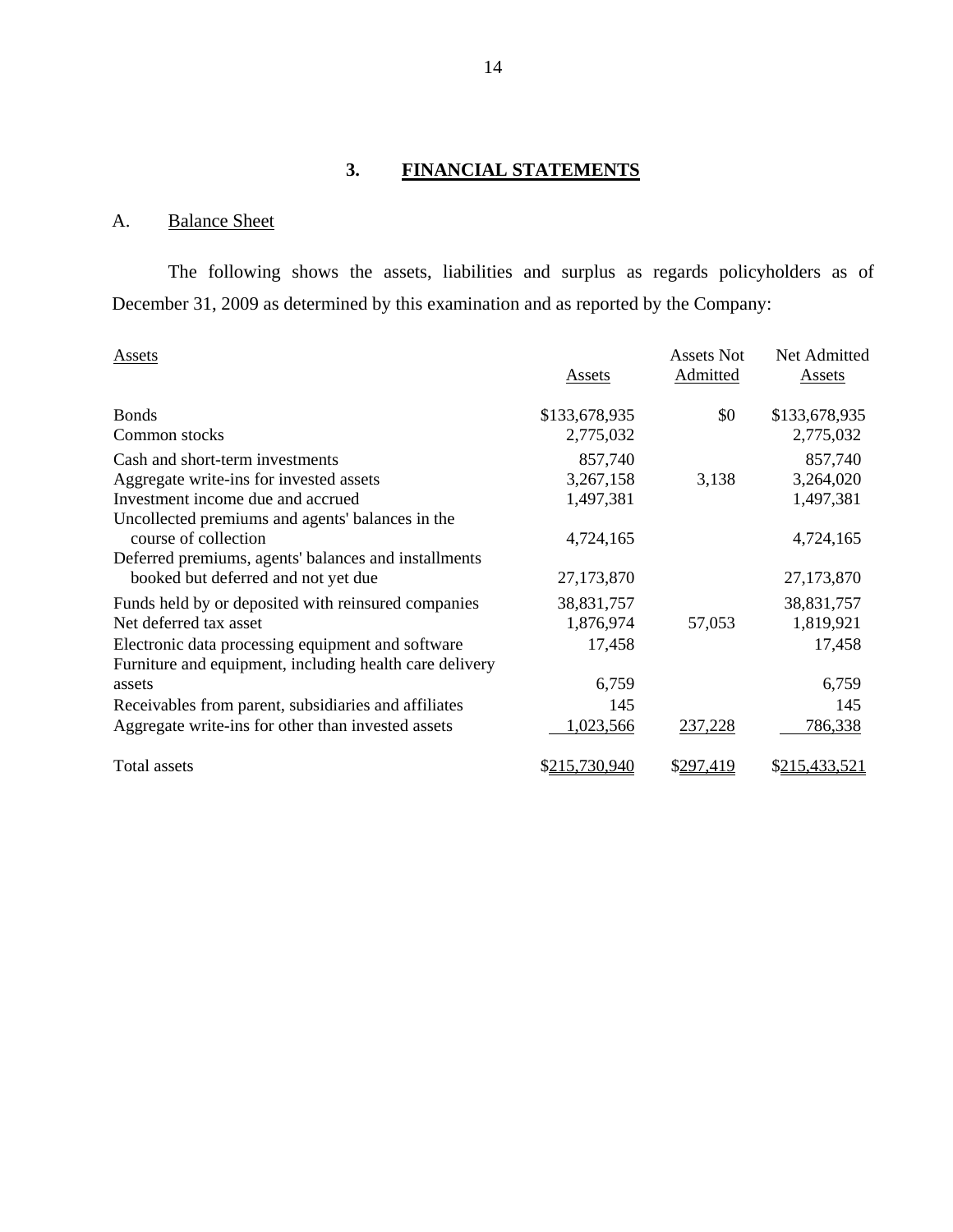#### Liabilities, Surplus and Other Funds

#### **Liabilities**

| Losses and loss adjustment expenses                                                                                                                        |                                         | \$136,245,674 |
|------------------------------------------------------------------------------------------------------------------------------------------------------------|-----------------------------------------|---------------|
| Other expenses (excluding taxes, licenses and fees)                                                                                                        |                                         | 149,226       |
| Current federal and foreign income taxes                                                                                                                   |                                         | 3,573,312     |
| Unearned premiums                                                                                                                                          |                                         | 21,968,689    |
| Ceded reinsurance premiums payable (net of ceding commissions)                                                                                             |                                         | 118,598       |
| Funds held by company under reinsurance treaties                                                                                                           |                                         | 24,206,465    |
| Payable to parent, subsidiaries and affiliates                                                                                                             |                                         | 1,337         |
| Aggregate write-ins for liabilities                                                                                                                        |                                         | 665,644       |
| <b>Total liabilities</b>                                                                                                                                   |                                         | \$186,928,945 |
| Surplus and Other Funds<br>Common capital stock<br>Gross paid in and contributed surplus<br>Unassigned funds (surplus)<br>Surplus as regards policyholders | \$10,000,000<br>10,000,010<br>8,504,566 | 28,504,576    |
|                                                                                                                                                            |                                         |               |
| Total liabilities, surplus and other funds                                                                                                                 |                                         | \$215,433,521 |

NOTE: The Internal Revenue Service ("IRS") did not audit the Company's consolidated Federal Income Tax returns during the examination period. Additionally, as of the date of this examination report, the Company has not received any notification from the IRS that an audit is scheduled to begin. The examiner is unaware of any potential exposure of the Company to any tax assessment and no liability has been established herein relative to such contingency.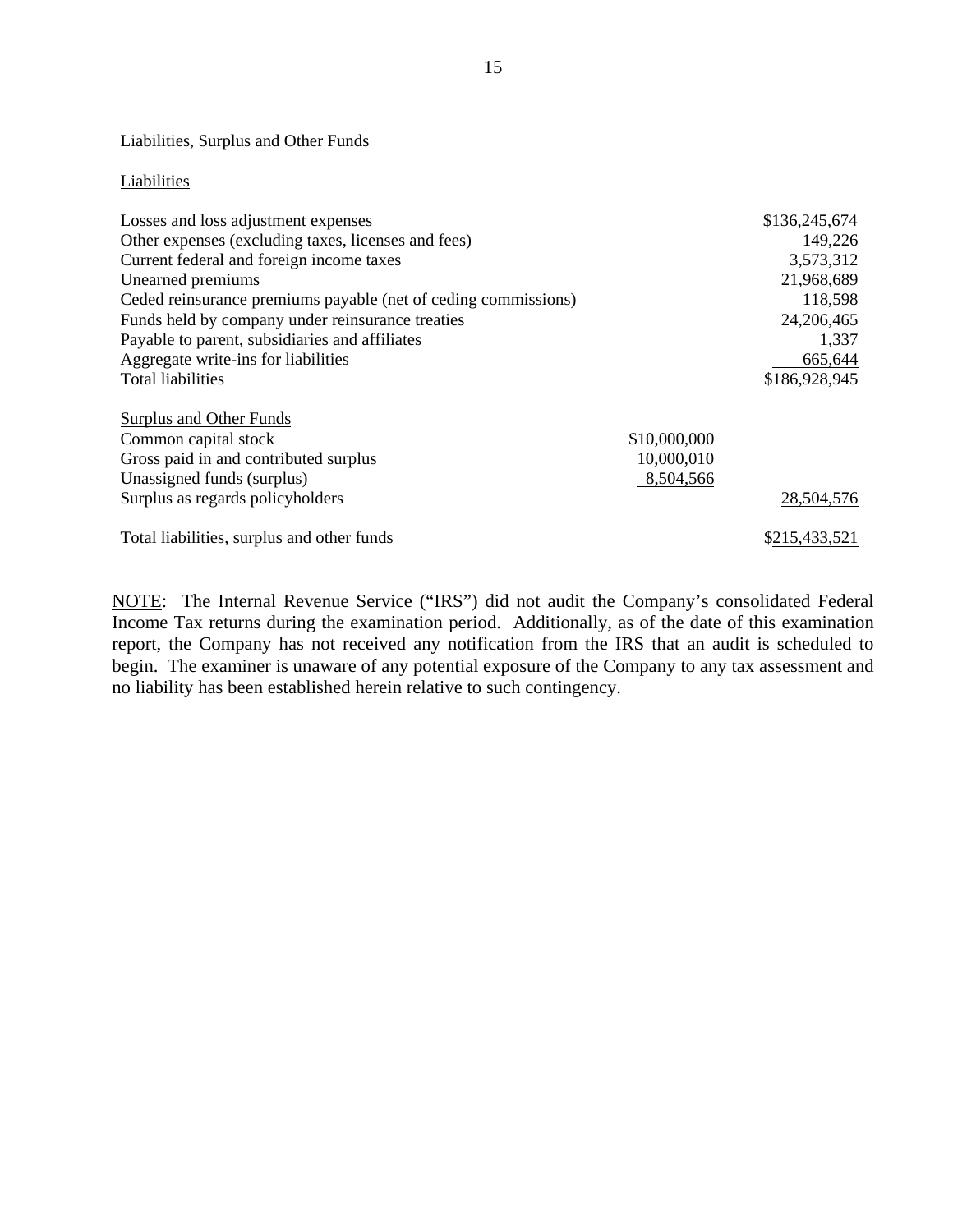## B. Statement of income

Surplus as regards policyholders increased by \$8,504,566 during the four-year examination period January 1, 2006 through December 31, 2009, detailed as follows:

| <b>Underwriting Income</b>                                                                                                                           |                                        |                   |
|------------------------------------------------------------------------------------------------------------------------------------------------------|----------------------------------------|-------------------|
| Premiums earned                                                                                                                                      |                                        | \$162,529,694     |
| Deductions:<br>Losses & loss adjustment expenses incurred<br>Other underwriting expenses incurred<br>Aggregate write-ins for underwriting deductions | \$148,641,190<br>16,757,236<br>300,289 |                   |
| Total underwriting deductions                                                                                                                        |                                        | 165,698,715       |
| Net underwriting gain or (loss)                                                                                                                      |                                        | (3,169,021)<br>S. |
| <b>Investment Income</b>                                                                                                                             |                                        |                   |
| Net investment income earned<br>Net realized capital gain                                                                                            | \$12,253,096<br>531,301                |                   |
| Net investment gain or (loss)                                                                                                                        |                                        | 12,784,397        |
| Other Income                                                                                                                                         |                                        |                   |
| Aggregate write-ins for miscellaneous income                                                                                                         | \$3,727,027                            |                   |
| Total other income                                                                                                                                   |                                        | 3,727,027         |
| Net income after dividends to policyholders but before federal<br>and foreign income taxes                                                           |                                        | \$13,342,403      |
| Federal and foreign income taxes incurred                                                                                                            |                                        | 6,230,586         |
| Net income                                                                                                                                           |                                        | $$ -7,111,817$    |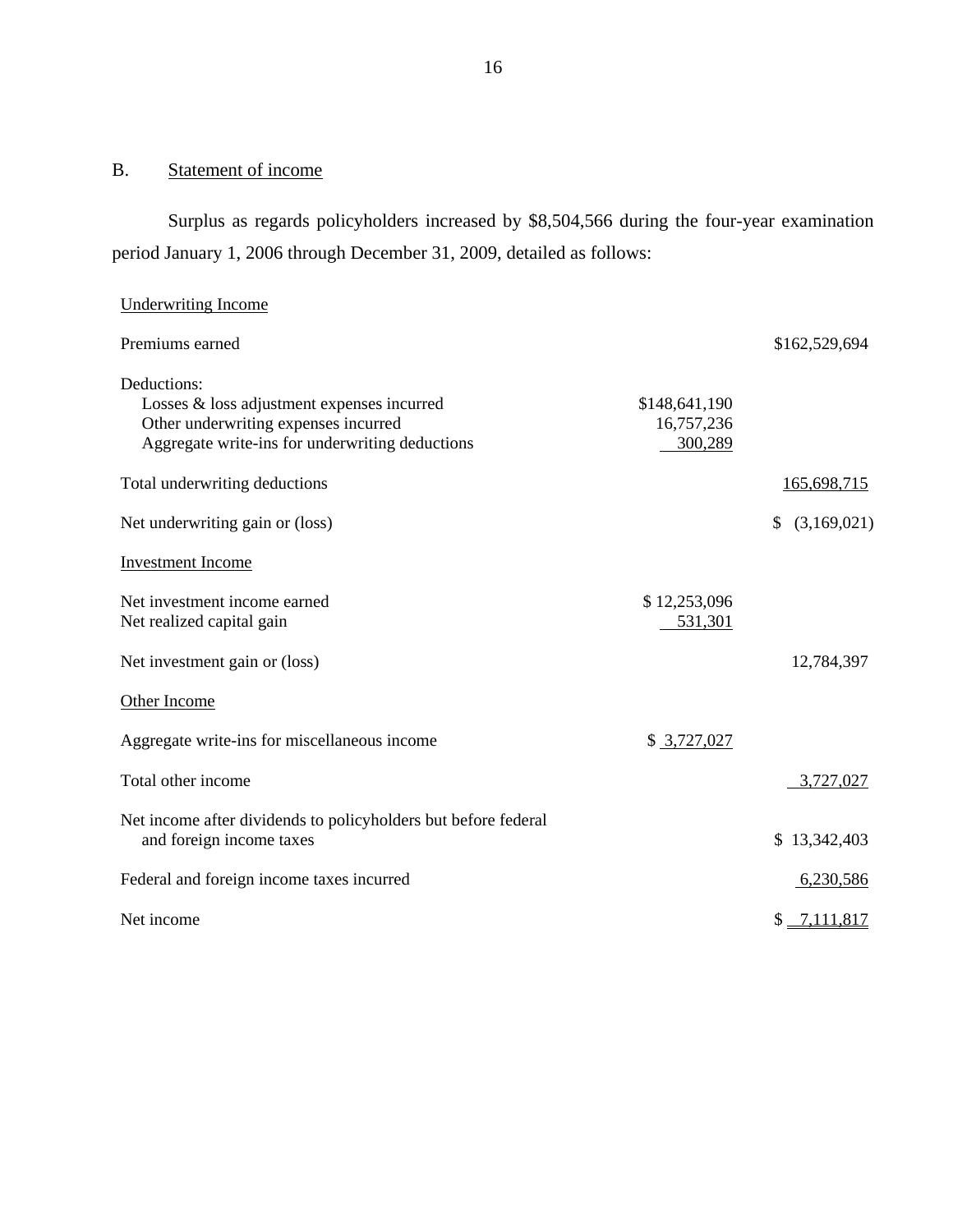| Surplus as regards policyholders per report on<br>organization as of December 14, 2005 |                            |                             | \$20,000,010 |
|----------------------------------------------------------------------------------------|----------------------------|-----------------------------|--------------|
|                                                                                        | Gains in<br><b>Surplus</b> | Losses in<br><b>Surplus</b> |              |
| Net income                                                                             | \$7,111,817                |                             |              |
| Net unrealized capital gains or (losses)                                               |                            | \$17,766                    |              |
| Change in net deferred income tax                                                      | 1,867,408                  |                             |              |
| Change in nonadmitted assets                                                           |                            | 297,419                     |              |
| Cumulative effect of changes in accounting principles                                  |                            | 219,449                     |              |
| Aggregate write-ins for gains and losses in surplus                                    | 59,975                     |                             |              |
| Total gains and losses in surplus                                                      | \$9,039,200                | \$534,634                   |              |
| Net increase (decrease) in surplus                                                     |                            |                             | 8,504,566    |
| Surplus as regards policyholders per report on                                         |                            |                             |              |
| examination as of December 31, 2009                                                    |                            |                             | \$28.504.576 |

NOTE: This is the first examination of the Company after its examination on organization as of December 14, 2005.

#### **4. LOSSES AND LOSS ADJUSTMENT EXPENSES**

The examination liability for the captioned items of \$136,245,674 is the same as reported by the Company as of December 31, 2009. The examination analysis was conducted in accordance with generally accepted actuarial principles and practices and was based on statistical information contained in the Company's internal records and in its filed annual statements.

The Company discounts its loss and loss adjustment expenses ("LAE") reserves on a nontabular basis using a rate of 4.0%. The rate is determined based on management's judgments regarding long-term trends in interest rates and historical and expected yields on invested assets. The discount was \$32,594,294 at December 31, 2009. The Company received permission from the Department to discount its loss and loss adjustment expenses reserves each year.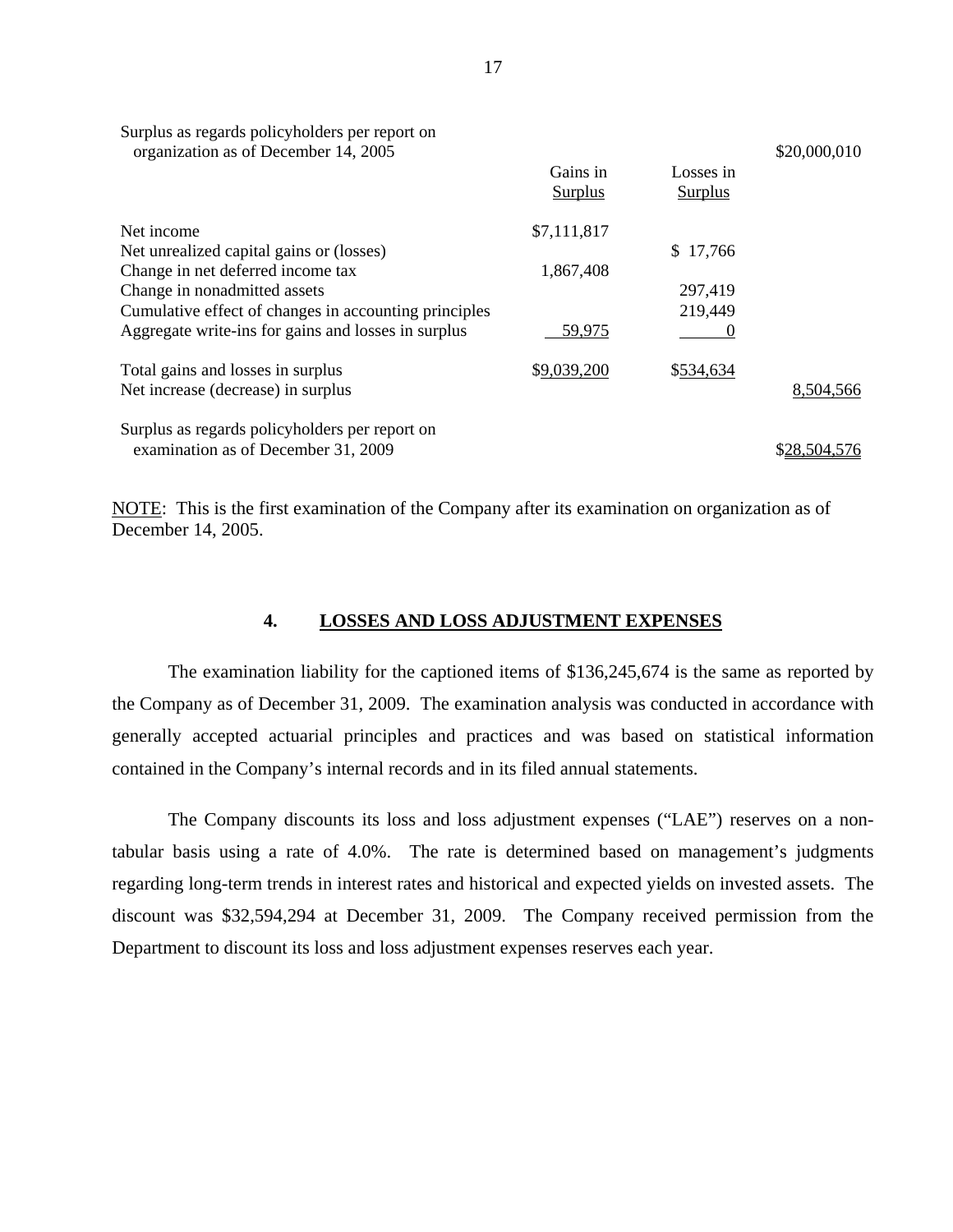## **5. COMPLIANCE WITH THE REPORT ON ORGANIZATION**

The report on organization contained two recommendations as follows (page numbers refer to the report on organization):

## ITEM PAGE NO.

6

## A. Minimum Capital Investments

It is recommended that the Company comply with Section 1402(b) of the New York Insurance Law and replace ineligible investments. 8

Subsequent to the organization examination date the Company replaced the ineligible investments to be in compliance.

## B. Custodial Agreement

It is recommended that the Company amend its custodial agreement to include all the protective covenants and provisions in order to comply with the requirements set forth in the NAIC Financial Condition Examiners Handbook and Department guidelines. 9

The Company has complied with this recommendation.

## **6. SUMMARY OF COMMENTS AND RECOMMENDATIONS**

## ITEM PAGE NO.

## A. Management

i. It is recommended that the Company fully comply with the provisions of its charter and by-laws at all times.

## B. Affiliated Companies

- i. It is recommended that the Company file with the Department its annual 10 holding company registration statement ("NAIC Form B") pursuant to the provisions of Department Circular Letter No. 10 (2010).
- ii. It is recommended that in the future, the Company prepare a written 11 agreement before entering into any service arrangements with its parent in compliance with Section 1608(c) of the New York Insurance Law.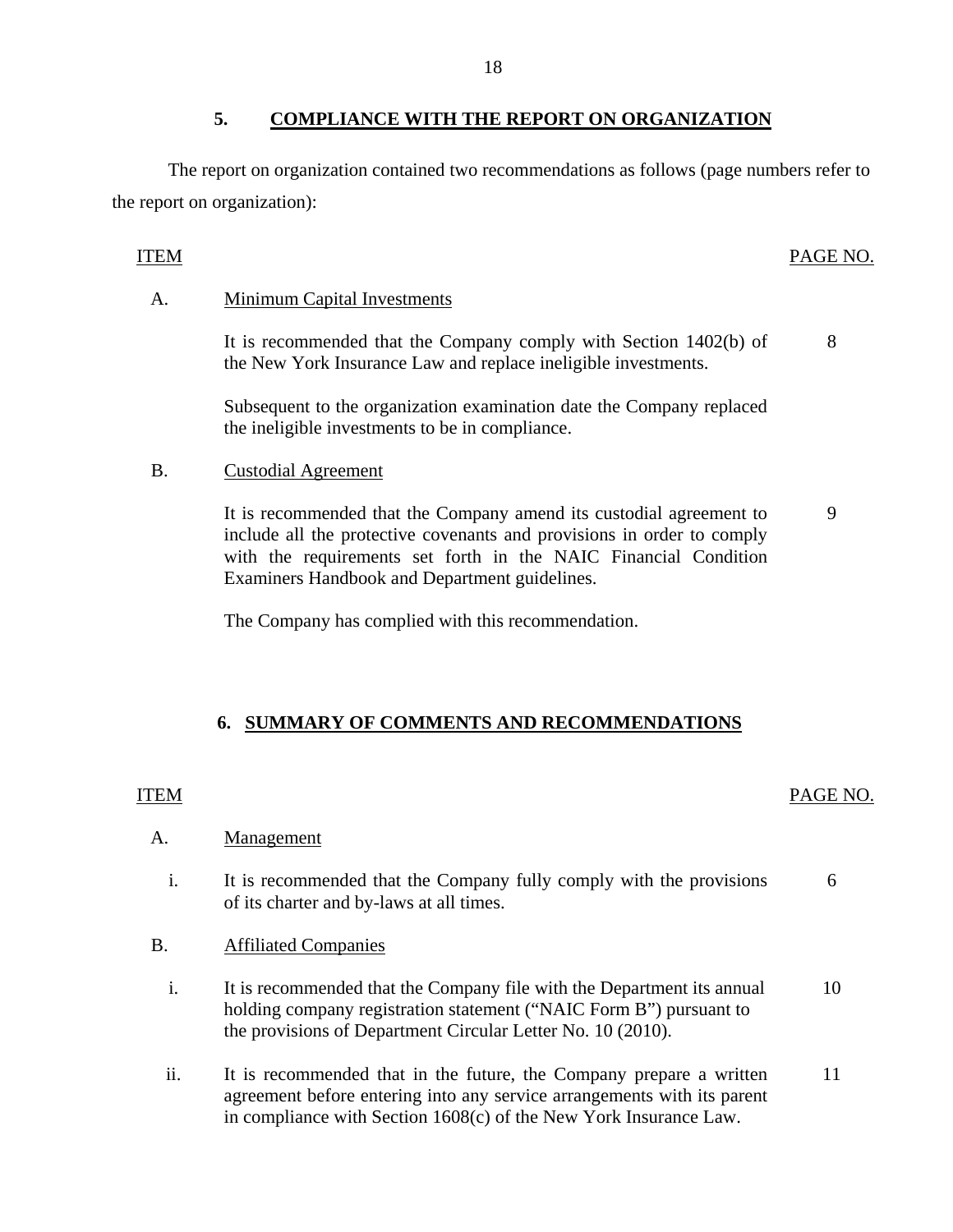## C. Accounts and Records

It is recommended that the Company classify its expenses in accordance with the Annual Statement Instructions and Department Regulation 30. 13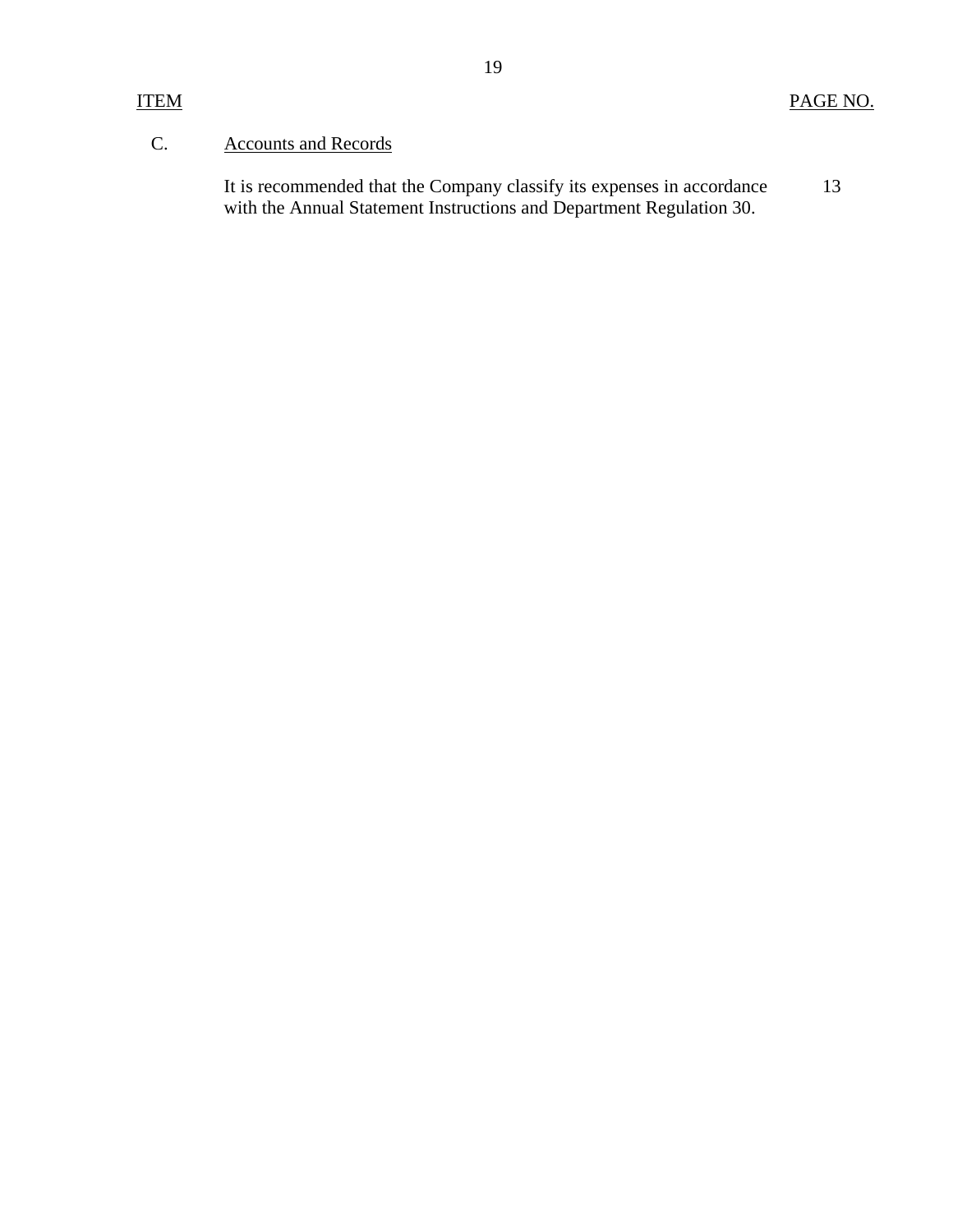Respectfully submitted,

 $/ S/$ 

 Fe Rosales, CFE Associate Insurance Examiner

STATE OF NEW YORK ) )ss: COUNTY OF NEW YORK )

FE ROSALES, being duly sworn, deposes and says that the foregoing report, subscribed by her, is true to the best of her knowledge and belief.

 $\sqrt{S}$ /

Fe Rosales

Subscribed and sworn to before me

this  $\qquad \qquad$  day of  $\qquad \qquad$  , 2011